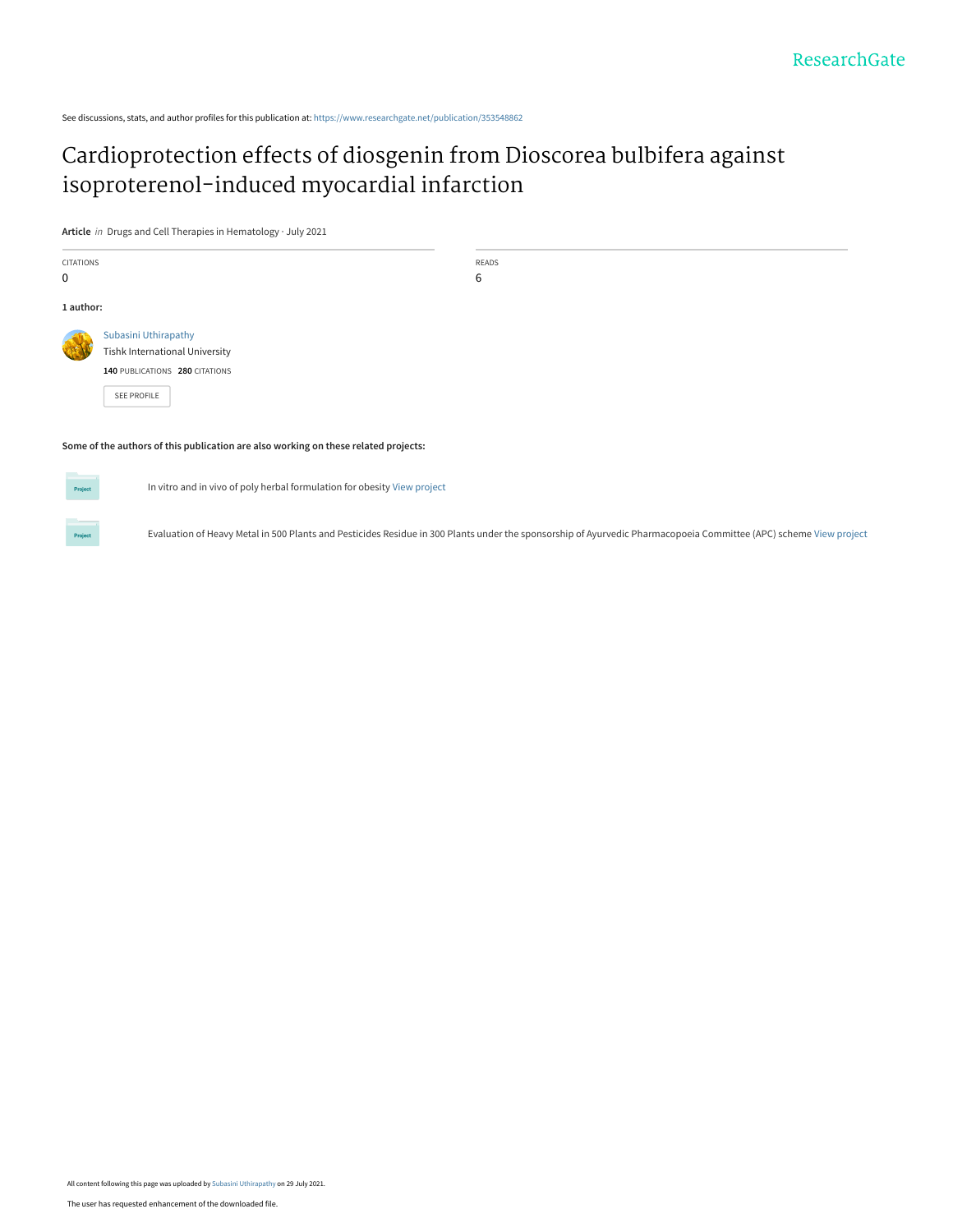# **Cardioprotection effects of diosgenin from** *Dioscorea bulbifera* **against isoproterenol-induced myocardial infarction**

**Dr. Subasini Uthirapathy1\***

*Faculty of Pharmacology, Tishk International University, Erbil, Kurdistan Region Email: Subasini.uthirapathy@tiu.edu.iq*

| <b>Article History</b>                                                                                    | <b>Abstract</b>                                                                                                                                                                                                                                                                                                                                                                                                                                                                                                                                                                                                                                                                                                                                                                                                                                                                                                                                                                                                                                                                                                                                                                                                                                                                                                                                                      |  |  |  |  |
|-----------------------------------------------------------------------------------------------------------|----------------------------------------------------------------------------------------------------------------------------------------------------------------------------------------------------------------------------------------------------------------------------------------------------------------------------------------------------------------------------------------------------------------------------------------------------------------------------------------------------------------------------------------------------------------------------------------------------------------------------------------------------------------------------------------------------------------------------------------------------------------------------------------------------------------------------------------------------------------------------------------------------------------------------------------------------------------------------------------------------------------------------------------------------------------------------------------------------------------------------------------------------------------------------------------------------------------------------------------------------------------------------------------------------------------------------------------------------------------------|--|--|--|--|
|                                                                                                           | This research plan is to examine the cardioprotective effects of bioactive                                                                                                                                                                                                                                                                                                                                                                                                                                                                                                                                                                                                                                                                                                                                                                                                                                                                                                                                                                                                                                                                                                                                                                                                                                                                                           |  |  |  |  |
| Article Received:<br>9/04/2021<br><b>Article Revised</b><br>10/05/2021<br>Article Accepted:<br>15/06/2021 | diosgenin molecules isolated from Dioscorea plants on Isoproterenol (ISO)-<br>induced myocardial infarction. Male albino Wistar rats were treated with<br>D.bullifera and Diosgenin (20 mg/kg) daily for four weeks. After the<br>experiment, the animals were injected with ISO (85 mg/kg) subcutaneously at<br>24 hour intervals for two days. The results describe the myocardial injury<br>induced by ISO, which is manifested as an increase in serum cardiac marker<br>enzymes CK-MB, C.K.P., G.O.T., and G.P.T. And L.D.H. and essential<br>oxidative stress markers, such as LPO and G.S.H. In addition, significant<br>increases in serum total cholesterol, triglycerides, and low-density lipoprotein<br>cholesterol levels were also observed, while serum high-density lipoprotein<br>cholesterol levels were reduced. Histopathological studies are also related to<br>the above parameters. In addition to cardiac markers, lipid peroxidation levels<br>in plasma and heart are also elevated. However, antioxidant enzymes such as<br>glutathione peroxidase $(G.P.X.)$ , catalase, S.O.D. and reduced glutathione<br>(G.S.T.) are significantly reduced in the heart after ISO-induced myocardial<br>infarction. These findings summarized the cardioprotective effects of diosgenin<br>and dioscorea on cardiac markers and antioxidant activity. |  |  |  |  |
|                                                                                                           | <b>Keywords:</b> Myocardial infarction; Isoproterenol; Lipid profile; Cardiac<br>markers; Diosgenin.<br>Abbreviations:<br>G.O.T., glutamic oxaloacetic transaminase, G.P.T., glutamic pyruvic<br>transaminase, G.S.H., reduced glutathione, G.P.X., glutathione peroxidase,<br>G.S.T., glutathione s-transferase, G.S.H., reduced glutathione, L.D.H., lactate<br>dehydrogenase, ISO, Isoproterenol, LPO, lipid peroxidation, S.O.D.,<br>superoxide dismutase, HDL, high-density lipoprotein, LDL, low-density<br>lipoprotein.                                                                                                                                                                                                                                                                                                                                                                                                                                                                                                                                                                                                                                                                                                                                                                                                                                       |  |  |  |  |

# **Introduction**

Worldwide, myocardial infarction (MI) is the leading cause of death in humans. Myocardial infarction is a major health problem and a cause of death in developed and developing countries. According to the World Health Organization survey report, by 2020, heart disease and stroke will become the leading causes of death worldwide. Animal models of isoproterenol-induced myocardial infarction have been used to evaluate cardiac marker enzymes (Farvinet al. 2006 and Wexler BC., 1978). Isoproterenol (ISO) is a synthetic catecholamine and β-adrenergic agonist that can cause severe oxidative stress in the heart muscle, leading to an infarction similar to myocardial necrosis. It also knows how to stimulate lipid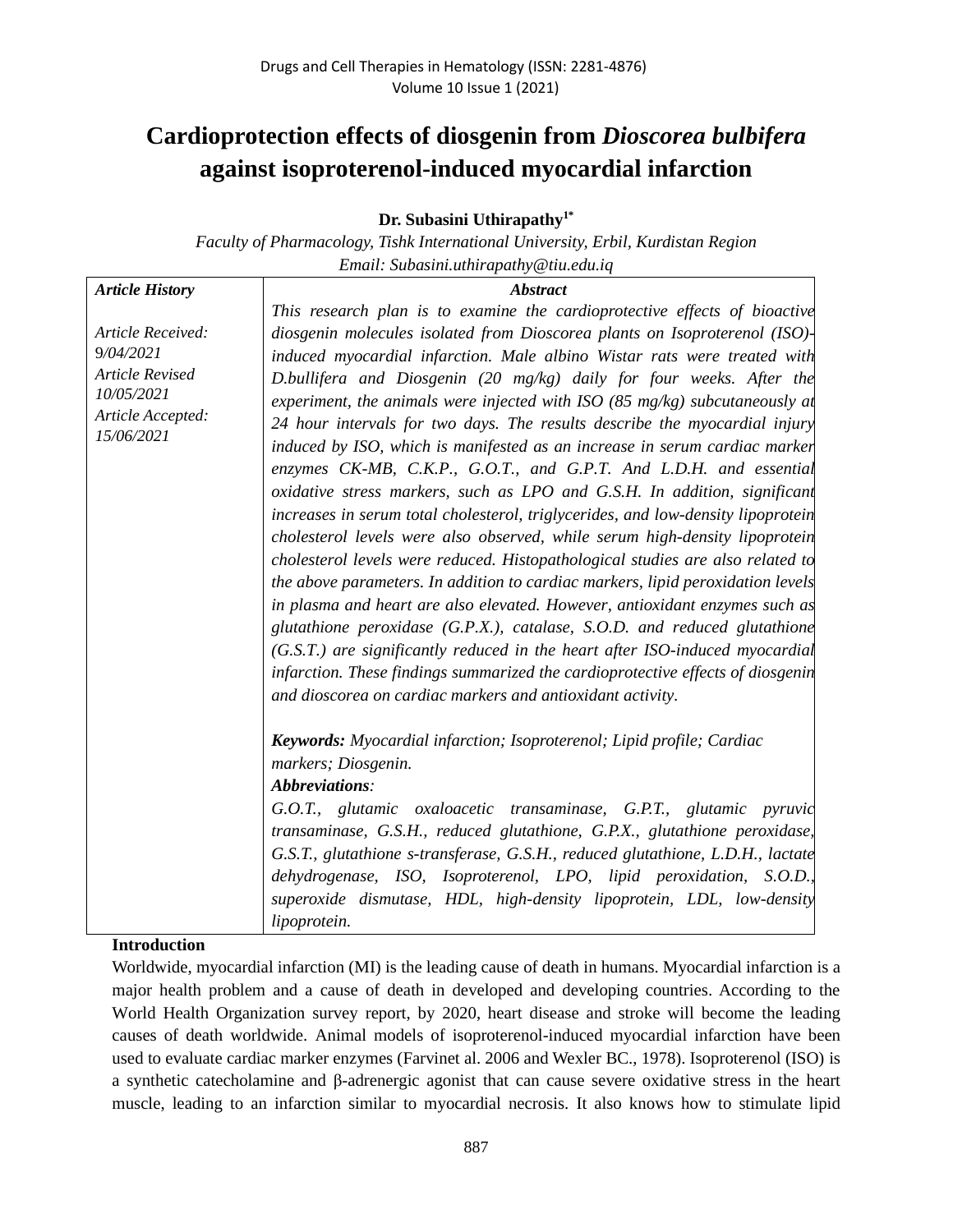peroxidation and generate free radicals to prevent uncompetitive necrosis of the heart membrane. The new lead molecule is guaranteed to cure ischemic heart disease. (Kasik and Prince 2006). "Although many conventional drugs can be used to prevent coronary artery disease, their effects are usually limited due to their side effects" (Subasini et al. 2009). In addition, the presence of alkaloids, tannins, plant sterols, flavonoids, and saponins have been exposed to reduce LDLC and increase HDL levels. Regular physical exercise can lower low-density lipoprotein cholesterol and increase high-density lipoprotein cholesterol, but it has been shown to improve cardiovascular health through other mechanisms and is the cornerstone of weight loss. Generally speaking, through weight loss, regular exercise, moderate alcohol consumption and lower dietary cholesterol, such as eating red meat, LDLC can be reduced by about 10- 15% (Kumar, 2015).

D. bulbifera L. (D.B.), belonging to the family of Dioscoreaceae. D.B. generally called air yam or air potato or bitter yam. It is a climber plant with tuberous roots. D.B. has been commonly used in the Chinese system of medicine as an appreciated herb in the process of reconstruction and upholding kidney stone related problems. This herb was also initiated to have a valuable effect in treating diseases of the lungs and spleen and many types of dysentery, diarrhoea, fruitful digestion and metabolism. In Asia, this herb has been highly suggested for treating metabolic disorders (Ahmed et al. 2009). It has been conventionally used to lower the hyperglycemic index, providing a more continuous form of energy and better defence against obesity, dyslipidemia and diabetes. However, this property has not yet been systematically proven (Saravanan et al. 2011). Some literature reports are accessible on D. bulbifera use in diabetes mellitus and other related metabolic disorders, but not technically authenticated study has been carried out to justify its potential in experimental cardioprotection from ischemic heart diseases. There are several studies on tuber medicinal plants, the antioxidant activity of tubers, and the stems and leaves used in traditional medicine used in the evaluation of tuber animal models with cardioprotective effects. However, this study plans to examine the cardioprotective effects of ISO-induced diosgenin using cardiac markers in serum and heart tissue and antioxidant activities in rats.

### **Methods and Materials**

#### **Chemicals**

Isoproterenol purchased from the Sigma Chemical Company, St. Louis, MO, U.S.A. All the chemicals and other reagents used analytical grade.

#### **Plant materials**

*D. bulbifera* (tubers) are identified by Rabinat Herbarium, St. Joseph College, Trichy, Palayamkottai and Botanical survey CCRAS Unit, Chennai, Tamil Nadu, India. The plant herbarium are deposited in the department of CARISM herbarium, and it was kept as DB-0062-2009. Hydroalcoholic extract of *D. bulbifera* screened for medicinally active constituents through the different qualitative and quantitative chemical methods. Hydroalcoholic extract of *D.bulbifera* gave positive test for terpenes, steroids, isoflavonoids, saponins and glycosides. Thin-layer chromatography of the hydroalcoholic extract of *D. bublifera* exposed purple, red, orange and green spots by Liebermann's test for steroids are present in the hydroalcoholic extract. *D.bulbifera* tubers were collected and authenticated by the pharmacognostic observations (Subasini et al., 2009) Fig 1 ( $A \& B$ ) and were selected for the new lead molecules for the management of coronary artery disease.

#### **Extraction**

The tubers of *D. bulbifera* were harvested and dried in the shade for 15 days. They are roughly course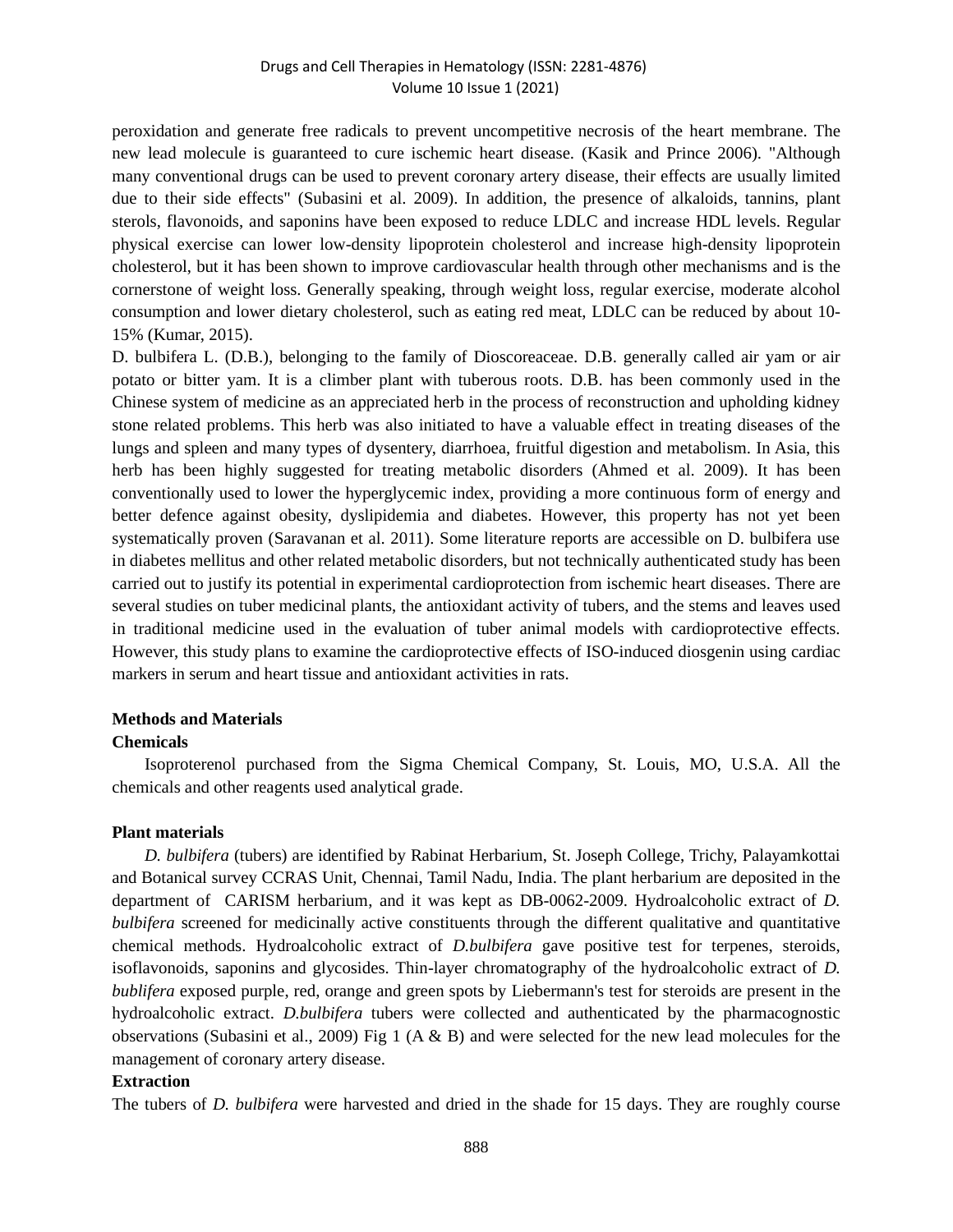powdered with a mixer blender. The dried tubers were extracted with water and alcohol by the cold osmosis method. The extract was then dried under a vacuum and stored in the refrigerator. The preparation of diosgenin was carried out according to the method of (Ghosh 2013). Narula et al. (2007), high content of diosgenin was found in *D. bulbifera* L., which is a potentially active biomolecule of diosgenin. Zhang et al. (2006) reported that diosgenin has powerful hypoglycemic and cholesterollowering activities.

#### **Experimental animals**

Thirty-six male albino Wistar rats weighing about 150-200 g were randomly selected. They are placed under standard laboratory conditions, room temperature ( $21^{\circ}C \pm 2^{\circ}C$ ) and 55-60 % relative humidity. They are fed a standard diet, including pellets and ad libitum drinking water. The study was conducted in accordance with CPCSEA guidelines and was approved by the Institutional Animal Ethics Committee (IAEC) of the SwamyVivekandha School of Pharmacy (Proposal No.: SVCP / IAEC / Pharm / 07/2012).

#### **Experimental protocol for Isoproterenol (ISO) induced myocardial infarction**

Male Wistar rats (weight 150-200 g) were randomly divided into six groups, each group containing six animals. The experimental myocardial infarction consisted of two subcutaneous injections of 85 mg/kg of Isoproterenol dissolved in physiological saline at 24-hour intervals. At the end of the  $30<sup>th</sup>$  day, take the D.B. extract and diosgenin 30 minutes later. On day  $31<sup>st</sup>$  day (24 hours after the first dose of ISO), the second dose of ISO was given.

Group 1: Received vehicle 5% Tween 80 in saline p.o., - normal control

Group 2: Received 85 mg/kg of Isoproterenol in sc. - disease control.

Group 3: Received 100 mg/kg of D.B. extract in oral (two times a day every 12 hrs)

Group 4: Received 200 mg/kg of D.B. extract by the oral route

Group 5: Received 10 mg/kg of diosgenin by the oral route via feeding tube.

Group 6: Received diosgenin 20 mg/kg + ISO treated; injected with Isoproterenol at 1 mg/kg body weight and two times a day for the period of one month. Diosgenin was administered to the  $5<sup>th</sup>$  and  $6<sup>th</sup>$  group of animals three days before to Isoproterenol.

After administration of 2nd dose of ISO, animals are fasted for 24 hours and at the end of 24<sup>th</sup>hour (i.e. 48 hours after the administration of  $1<sup>st</sup>$  dose of ISO). The experiment was completed after one month, and then after overnight fasting, the animals are killed by cervical decapitation.

#### **Biochemical parameters**

Blood was collected in a test tube, the homogenate was centrifuged at 3000 rpm for 15 minutes, and the supernatant was used for various biochemical parameters. For all biochemical evaluations in the heart, a homogenate of myocardial tissue was prepared in 10 % phosphate-buffered saline. Take 10 % of the cardiac tissue in a tissue homogenizer and prepare it in a 0.1 M Tris HCl buffer solution (pH 7.4). Estimate levels of lipid peroxidation (L.P.O) (Okhawa et al. 1979), lactate dehydrogenase (L.D.H.) (King, 1965a), glutamate oxaloacetate aminotransferase (G.O.T) and glutamate pyruvate aminotransferase (G.P.T) (Mohun and Cook, 1957), glutathione peroxidase (GPx) (Rotruck et al. 1973), reduced glutathione (G.S.H.) (Ellman, 1959) and glutathione (G.S.T.) (Moron, 1979). Catalase activity was estimated by (Sinha 1972) superoxide dismutase (S.O.D.) based on (Kakkar et al. 1984), using standard Spinreact kits to analyze CK-MB estimates and creatine phosphokinase estimates (C.P.K., EC2. 7.3 .2)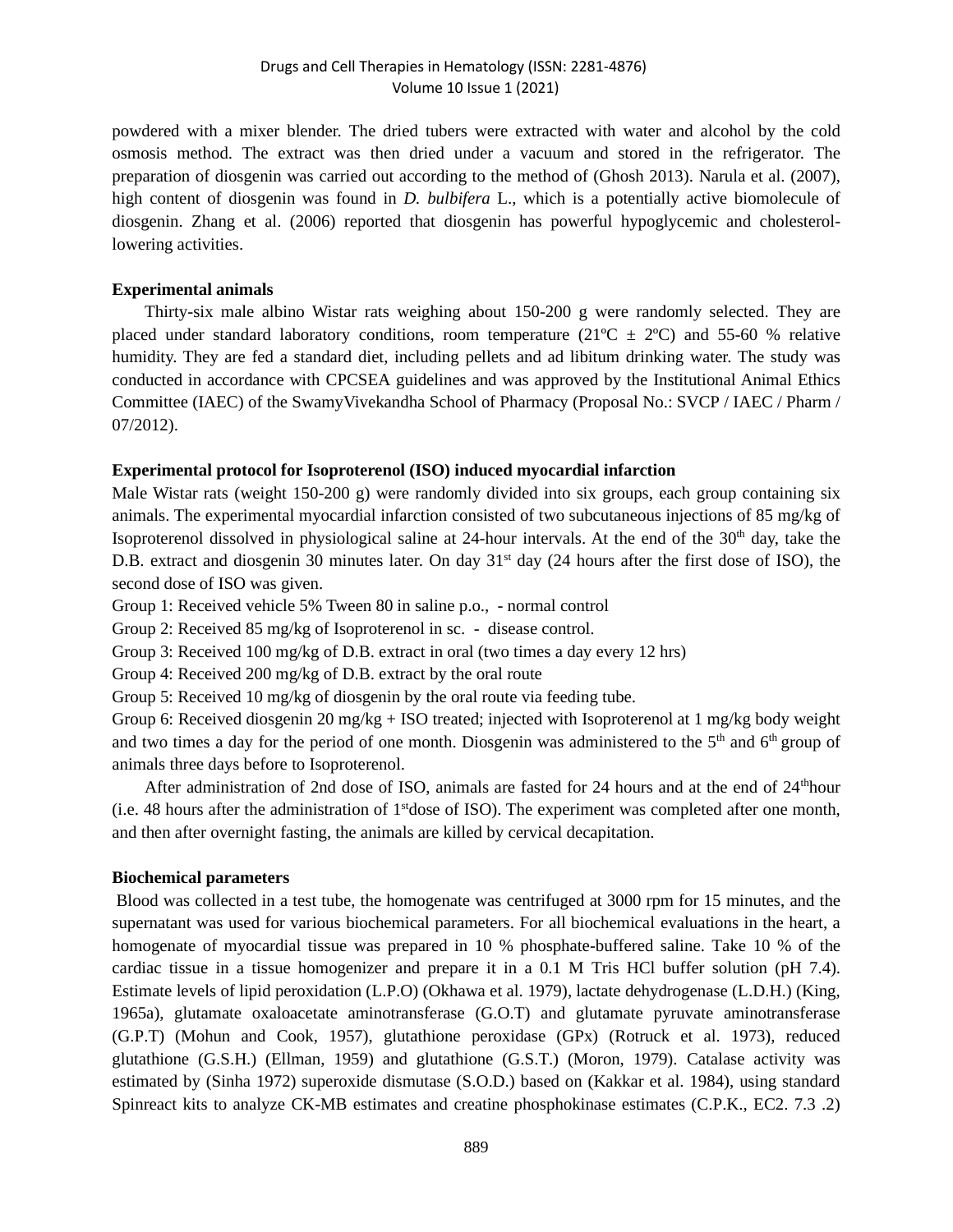#### (Okinaka et al. 1961).

#### **Estimation of serum cholesterol**

Serum cholesterol and triglycerides were predictable using standard cholesterol estimation Randox kit (Catalogue no. CH 201, TR 1697- Zlatkis et al. 1953). Serum HDL-cholesterol was projected from Randox (Catalogue no. CH 204).

#### **Statistical Analysis**

The results were statistically presented here as the means  $\pm$  means by one-way Analysis of Variance (ANOVA), and groups were compared by Duncan Multiple Range Test (DMRT) used by SPSS software version 12.0. A value of  $p<0.05$  was considered statistically significant.

#### **Result and Discussion**

### **Cardio protective potential of D. bulbifera**

Myocardial infarction is commonly induced by different small animals such as mice, rats and rabbits of invasive methods. In this research work, the myocardial muscles of the heart induced by the administration of Isoproterenol, this chemical compound used for arterial and bronchial smooth muscles dilatation. It also affects the heart by increasing contractility and stroke volume. Evaluating the cardioprotective effect of D. bulbifera using different groups of rats were treated with D.bulbifera (D.B.) and diosgenin for one month.



**Fig. 1:** *D.bulbifera* and its tubers. Fig (A) Exomorphic features of bulbs Fig (B) Twining perennial herb

#### **Effect of D.B. & diosgenin on cardiac markers**

Effect of D.B and diosgenin on cardiac enzymes like CK-MB, C.P.K., L.D.H., G.O.T., G.P.T. activities in Isoproterenol induced Myocardial infarction rats. Therefore, examining the D.B and diosgenin could reorganize the ISO induced myocardial damage. Myocardium muscles of the heart having an elevated concentration of proteins and enzymes, which are released into the extracellular fluid. In this research, D.B. and diosgenin have inhibited the release of cardiac marker enzymes in the serum compared with ISO treated rats.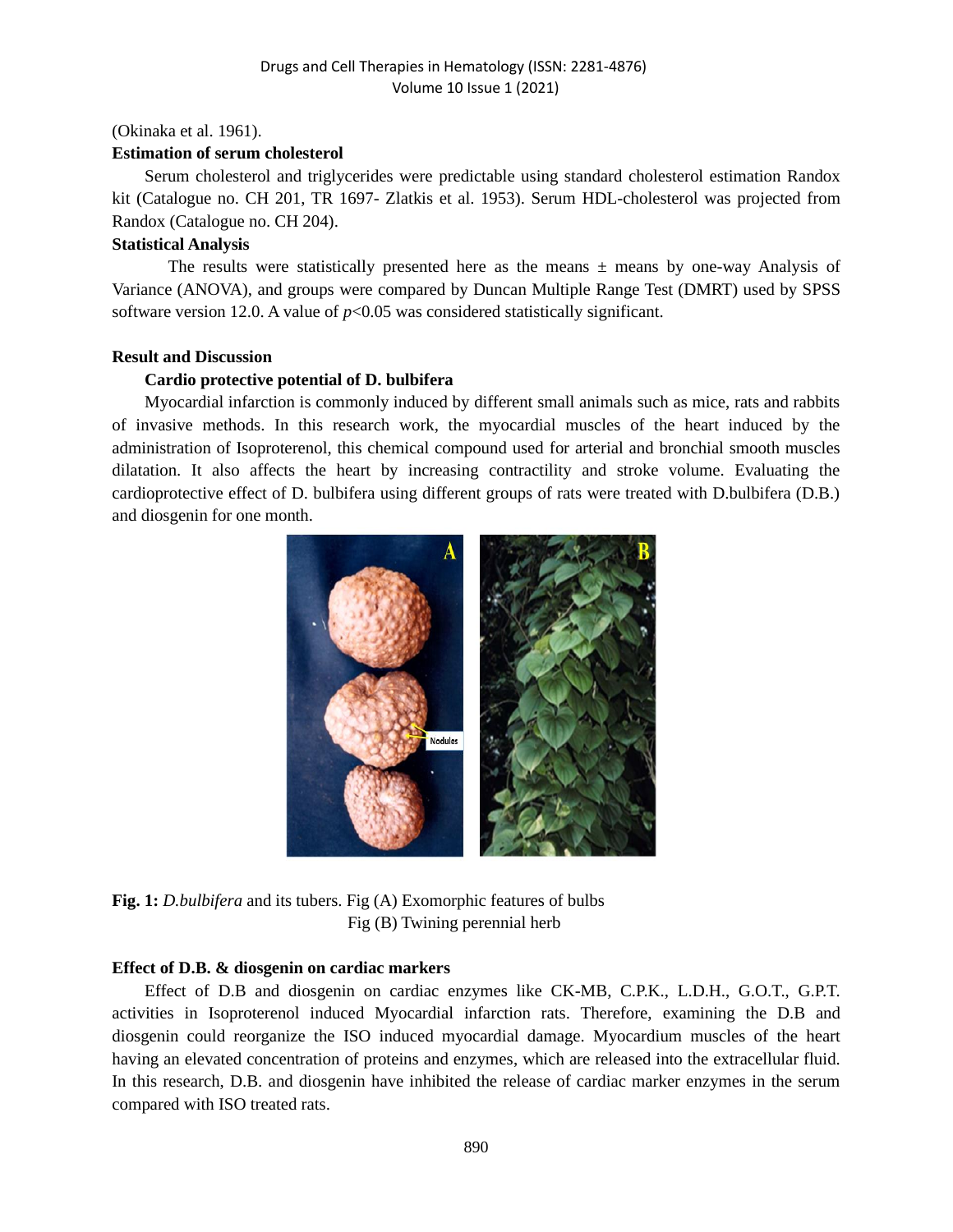The activity of CK-MB, C.P.K., L.D.H., G.O.T., G.P.T. and alkaline phosphatase (A.L.P.) is in the heart tissue of the diseased rats in the second group was significantly reduced, and the serum level was increased (p<0.05, Table 1 and Table 2). Sathish et al. (2003) also tested these diagnostic markers in ISOtreated rats. Ghosh et al. (2013) stated that the level of enzymes in the serum is directly proportional to the number of necrotic cells in the damaged heart tissue. Heart muscle contains many proteins and enzymes that, once damaged, are released into the extracellular fluid and measured as potential marker enzymes. These enzymes, mainly CK-MB, C.P.K., L.D.H., G.O.T., G.P.T., are released into the circulation due to myocardial degeneration and myocardial cell necrosis (Wexler and Greenberg, 1978). ISO causes a series of metabolic events in myocardial tissue, beginning with anaerobic glycolysis, inhibiting the ATP-dependent transport process in the cell membrane, electrolyte transfer, cell oedema, and finally loss of membrane integrity. cellular (Saravanan et al., 2011). This leads to the release of these specific marker enzymes from the heart.-

In the present study, D.B. and diosgenin have prevented the acute release of diagnostic marker enzymes in the serum as compared with ISO treated group of rats. The important boost of investigative markers in ISO treated rats has also been reported by Sathish et al. (2003). The activity of CK-MB, C.P.K., L.D.H., G.O.T., G.P.T. and alkaline phosphatase (A.L.P.) is observed to be decreased significantly in heart tissue and increased in serum of diseased group II of animals compared to the normal group of animals ( $p$ <0.05, Table 1 & 2). The quantity of necrotic cells in the injured cardiac tissue is directly proportional to the number of enzymes present in the serum (Ghosh et al., 2013). In comparison to the diseased group II of animals, pretreatment with diosgenin reduced the activity of these enzymes in serum while increasing it in heart tissue ( $p$ <0.05, Table 1).

A useful cardiac marker for myocardial infarction is serum CK-MB (Suchalatha et al., 2004**).** Table 1 shows that the serum CK-MB level increases  $(p<0.05)$  in diseased conditions. Similar results have been observed by Vimal & Devaki (2004). In treatment animals with diosgenin, it is found to decrease significantly ( $p$ <0.05) at both doses. The percentage of decrease is calculated as 45 % at 10 mg/kg b.wt and 48.4 % at 20 mg/kg b.wt., respectively. But, treating animals with diosgenin serum CK-MB level is found to decrease and seem to reach the normal level at a lower dose of 10 mg/kg b.wt. itself. The same value also maintains in the dose of 20 mg/kg b.wt. of diosgenin.

| <b>Groups</b> | <b>CK-MB</b>                   | <b>CK Serum</b>            | <b>CK Heart</b>               | <b>LDH</b> Serum             | <b>LDH</b>                   |
|---------------|--------------------------------|----------------------------|-------------------------------|------------------------------|------------------------------|
|               |                                |                            |                               |                              | <b>Heart</b>                 |
| <b>Normal</b> | $54.9 \pm 3.1^{\circ}$         | $1.53 \pm 0.14^a$          | $300.9 \pm 7.2$ <sup>a</sup>  | $3.6 \pm 0.6^a$              | $44.6 \pm 4.3^b$             |
| <b>ISO</b>    | $308.4 \pm 91.3^b$             | $3.8 \pm 1.14^b$           | $170.3 \pm 14.8$ <sup>b</sup> | $7.0 \pm 1.3^b$              | $24.1 \pm 1.9^a$             |
| $DB(100)+ISO$ | $172.0 \pm 55.9$ <sup>ab</sup> | $2.08 \pm 0.45^{\circ}$    | $295.2 \pm 28.4^a$            | $5.1 \pm 0.02$ <sup>ab</sup> | $32.3 \pm 4.9$ <sup>ab</sup> |
| $DB(200)+ISO$ | $159.0 \pm 6.92$ <sup>ab</sup> | $1.90 \pm 0.48^{\text{a}}$ | $276.7 + 15.8^{\circ}$        | $4.2 \pm 0.9$ <sup>ab</sup>  | $37.9 \pm 6.9$ <sup>ab</sup> |
| DG 10 (mg/kg) | $51.6 \pm 3.6^{\circ}$         | $2.16 \pm 0.56^{\circ}$    | $272.9 \pm 24.0^{\circ}$      | $5.2 \pm 0.2$ <sup>ab</sup>  | $35.3 \pm 7.1$ <sup>ab</sup> |
| DG 20 (mg/kg) | $53.1 \pm 35.0^{\circ}$        | $1.6 \pm 0.6^a$            | $266.8 \pm 36.2^{\circ}$      | $4.3 + 0.2^{ab}$             | $39.6 \pm 6.2$ <sup>ab</sup> |

**Table 1.** Effect of D.B. &diosgenin on cardiac markers in ISO induced MI in rats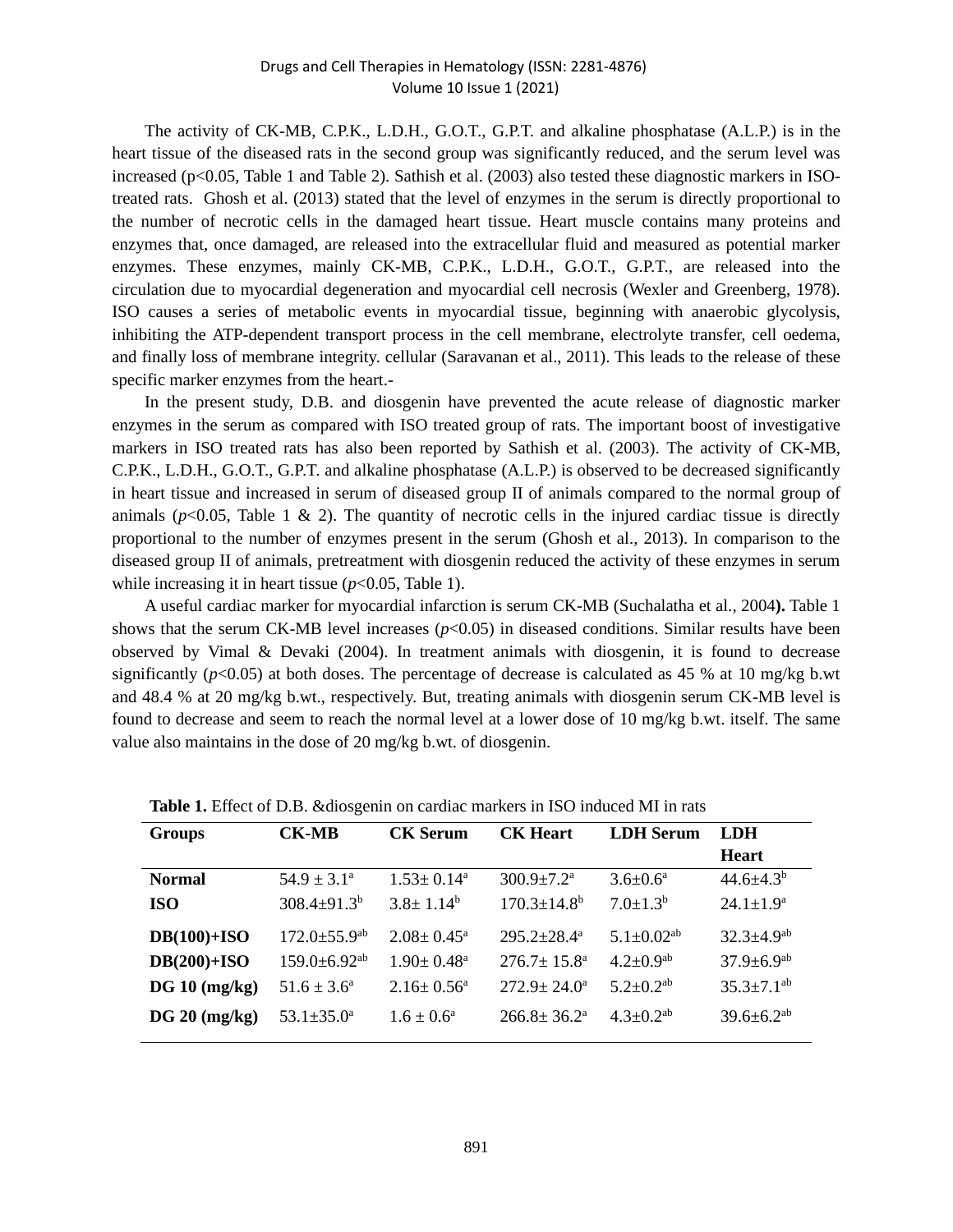Values are mean  $\pm$  S.D. (n=6). A significant difference was observed between different groups using One Way ANOVA followed by DMRT. Values with different letters like a,b, ab of the same column are differed significantly  $(p<0.05)$ . Note: Activity of creatine kinase(C.K.), L.D.H., are represented as nM of phosphate liberated/min/mg of protein, nM of pyruvate liberated /min/mg of protein, µM of pyruvate formed/min/mg of protein, µM of pyruvate formed/min/mg of protein.

| <b>Groups</b> | <b>SGOT</b>                 | <b>SGOT</b>                   | <b>SGPT</b>                  | <b>SGPT</b>                   | <b>ALP</b>                     | <b>ALP</b>                |
|---------------|-----------------------------|-------------------------------|------------------------------|-------------------------------|--------------------------------|---------------------------|
|               | <b>Serum</b>                | <b>Heart</b>                  | <b>Serum</b>                 | <b>Heart</b>                  | <b>Serum</b>                   | <b>Heart</b>              |
| <b>Normal</b> | $5.7 \pm 1.1^{\rm a}$       | $132.1 \pm 3.1^{\circ}$       | $7.1 \pm 0.9^{\rm a}$        | $175.9 \pm 10.4^{\rm b}$      | $225.2 \pm 10.5^{\text{a}}$    | $10.6 \pm 1.5^{\rm b}$    |
| <b>ISO</b>    | $8.5 \pm 0.7^b$             | $105.8 \pm 4.5^{\mathrm{a}}$  | $10.5 \pm 0.2$ <sup>c</sup>  | $137.1 \pm 5.0^{\circ}$       | $181.1 \pm 7.6$ <sup>c</sup>   | $19.7 \pm 2.3^{\text{a}}$ |
| $DB(100)+ISO$ | $6.9 \pm 0.4$ <sup>ab</sup> | $114.0 \pm 9.5^{ab}$          | $9.5 \pm 0.5$ <sup>bc</sup>  | $148.9 + 9.2^{ab}$            | $186.9 + 10.7$ <sup>bc</sup>   | $18.6 + 1.9^a$            |
| $DB(200)+ISO$ | $6.7 \pm 0.7^{\rm ab}$      | $119.2 \pm 8.4$ <sup>ab</sup> | $8.6 \pm 1.1$ <sup>abc</sup> | $150.4 \pm 9.3$ <sup>ab</sup> | $200.1 \pm 10.7$ <sup>bc</sup> | $17.2 \pm 0.6^{ab}$       |
| $DG 10$ mg/kg | $7.9 \pm 0.5^{ab}$          | $110.2 \pm 8.4$ <sup>ab</sup> | $9.3 \pm 0.6^{\rm bc}$       | $141.8 + 11.3a$               | $183.7 + 4.9$ <sup>abc</sup>   | $15.5 + 0.8^a$            |
| $DG 20$ mg/kg | $6.4 \pm 0.7^{ab}$          | $121.4 + 9.7$ <sup>ab</sup>   | $7.7 \pm 0.2^{ab}$           | $151.2 \pm 12.5^{ab}$         | $193.2 \pm 3.5^{ab}$           | $14.1 \pm 1.3^{ab}$       |

**Table 2.** Effect of D.B. &diosgenin on cardiac enzymes in ISO induced MI in rats

Values are mean  $\pm$  S.D. (n=6). A significant difference was observed between different groups using One Way ANOVA followed by DMRT. Values with different letters like a,b,c, ab of the same column are differed significantly (*p*<0.05).Note: Activity of SGOT, SGPT and *alkaline phosphatase*(A.L.P.) are represented as nM of phosphate liberated/min/mg of protein, nM of pyruvate liberated /min/mg of protein,  $\mu$ M of pyruvate formed/min/mg of protein,  $\mu$ M of pyruvate formed/min/mg of protein.

## **Effect of D.B. & diosgenin on glutathione and lipid peroxidation**

When administering D.B and diosgenin, the serum increased the levels of oxidative stress markers, such as L.P.O, G.S..H and G.P.X compared to control animals. It was observed in the heart and serum of rats of disease group II (Table 3. p <0.05). It was observed that the rats previously treated with ISO and Diosgenin (groups III, IV and V) significantly reduced the levels of these markers ( $p$  <0.05, Table 3) compared to the diseased rats of group II. Subasini et al. (2014) explained that "ISO undergoes oxidation that leads to the formation of superoxide anions, and the propagation of the chain reaction leads to R.O.S." In this study, the activity of enzymatic antioxidants such as S.O.D., catalase, GPx, and G.S.T. (p <0.05, Table 4) Compared to normal rats in serum and cardiac tissue in the diseased heart of rats. Regarding the treatment of D.B. animals and diosgenin, the activity of antioxidant enzymes and other non-enzymatic antioxidants was observed to increase in a dose-dependent manner in animals of groups III, IV, and V against diseased animals of group II. Note that the evidence that ISO induces increased oxidative stress markers in rats may be due to the production of free radicals.

**Table 3.** Effect of D.B. &diosgenin on glutathione and lipid peroxidation in ISO induced MI in rats

| Groups | <b>LPO</b> | <b>LPO</b> | G.S.H. | G.S.H. | <b>GPx</b><br>$\sim$ | <b>GPx</b> |  |
|--------|------------|------------|--------|--------|----------------------|------------|--|
|        |            |            |        |        |                      |            |  |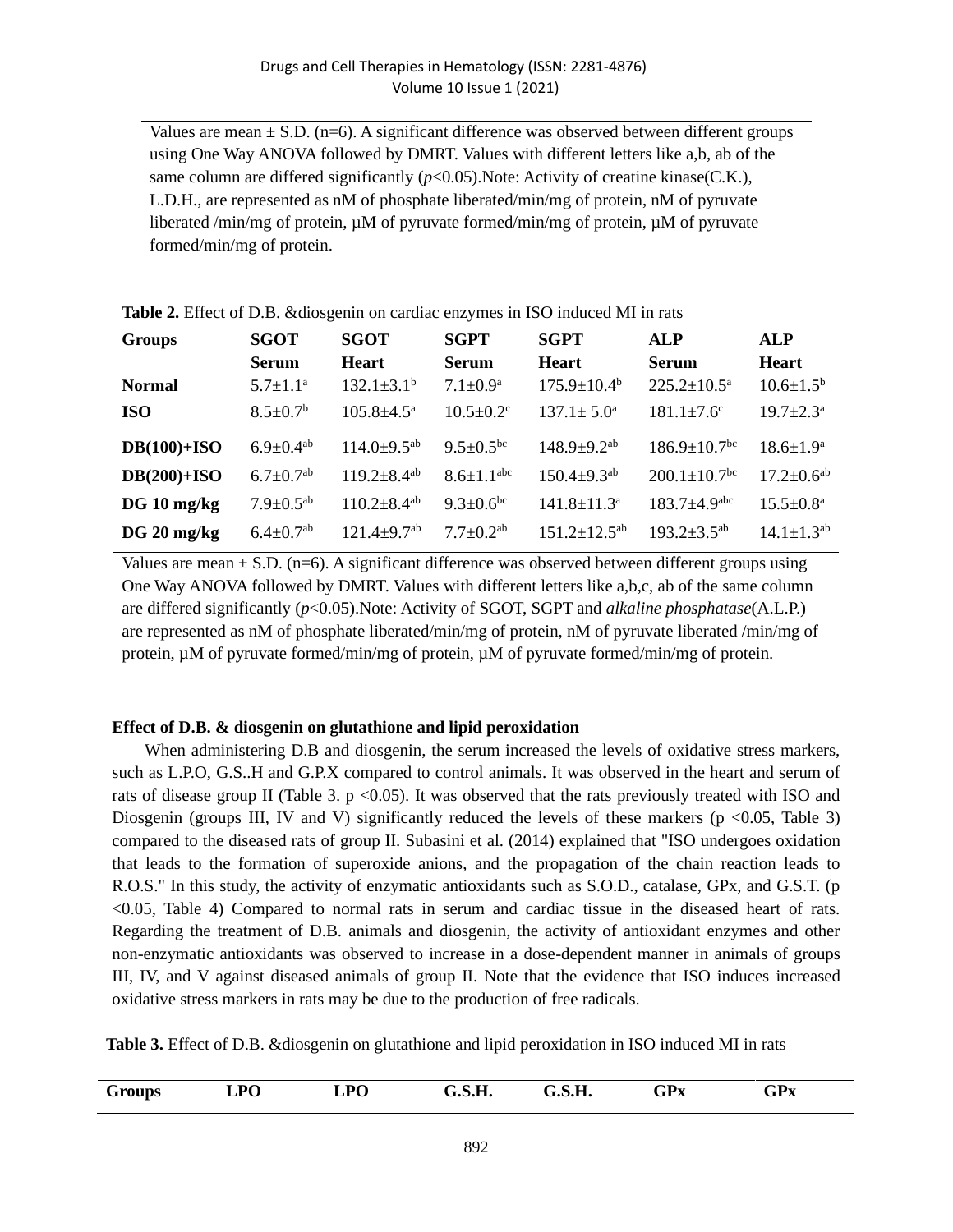|                                | <b>Serum</b>                                                | <b>Heart</b>                                          | <b>Serum</b>                                            | <b>Heart</b>                                               | <b>Serum</b>                                                   | <b>Heart</b>                                                 |
|--------------------------------|-------------------------------------------------------------|-------------------------------------------------------|---------------------------------------------------------|------------------------------------------------------------|----------------------------------------------------------------|--------------------------------------------------------------|
| <b>Normal</b>                  | $0.56 \pm 0.08^{\circ}$                                     | $0.92 + 0.1^a$                                        | $29.6 \pm 8.9$ <sup>ab</sup>                            | $0.62 \pm 0.11^{ab}$                                       | $0.19 + 0.04^a$                                                | $2.7 \pm 0.13^{ab}$                                          |
| <b>ISO</b><br>$DB(100)+ISO$    | $0.76 \pm 0.05^{\rm b}$<br>$0.69 \pm 0.05^{ab}$             | $1.38 \pm 0.1^b$<br>$1.16 \pm 0.13^{ab}$              | $24.7+2.5^{\mathrm{a}}$<br>$25.6 \pm 2.1^{\circ}$       | $0.53+0.09^a$<br>$0.97 \pm 0.21^{\rm b}$                   | $0.13 \pm 0.009^b$<br>$0.21 \pm 0.01^{ab}$                     | $2.2 \pm 0.09^{\rm a}$<br>$2.4 \pm 0.17^{ab}$                |
| $DB(200)+ISO$                  | $0.64 \pm 0.03$ <sup>ab</sup>                               | $1.14 \pm 0.02^{ab}$                                  | $37.5 \pm 7.5^{\rm b}$                                  | $0.89 \pm 0.26$ <sup>ab</sup>                              | $0.35 \pm 0.09^{ab}$                                           | $2.5 \pm 0.19^b$                                             |
| $DG 10$ mg/kg<br>$DG 20$ mg/kg | $0.72 \pm 0.03$ <sup>ab</sup><br>$0.57 \pm 0.05^{\text{a}}$ | $1.24 \pm 0.09$ <sup>ab</sup><br>$1.14 \pm 0.13^{ab}$ | $28.0 \pm 5.9$ <sup>ab</sup><br>$40.9 \pm 13.9^{\rm b}$ | $0.48 \pm 0.05^{\text{a}}$<br>$0.6 \pm 0.05$ <sup>ab</sup> | $0.24 \pm 0.01$ <sup>ab</sup><br>$0.22 \pm 0.02$ <sup>ab</sup> | $2.3 \pm 0.17$ <sup>ab</sup><br>$2.5 \pm 0.17$ <sup>ab</sup> |

Values are mean  $\pm$  S.D. (n=6). A significant difference was observed between different groups using One Way ANOVA followed by DMRT. Values with different letters like a,b, ab,c of the same column are differed significantly (*p*<0.05).

| <b>Groups</b> | <b>Catalase</b>        | <b>SOD</b>                    | <b>GPX</b>                   | <b>GST</b>                     |
|---------------|------------------------|-------------------------------|------------------------------|--------------------------------|
| <b>Normal</b> | $61.2 \pm 1.7^{\rm b}$ | $1.0 \pm 0.37^b$              | $1.18 \pm 0.1^b$             | $132.1 \pm 15.3^b$             |
| <b>ISO</b>    | $16.0 \pm 3.2^{\rm a}$ | $0.57 \pm 0.08^{\text{a}}$    | $0.88 \pm 0.1^{\text{a}}$    | $72.8 \pm 7.8^{\text{a}}$      |
| $DB(100)+ISO$ | $32.7 \pm 10.1^{ab}$   | $0.89 \pm 0.08^{ab}$          | $1.22 \pm 0.21^b$            | $107.8 \pm 24.6$ <sup>ab</sup> |
| $DB(200)+ISO$ | $60.9 \pm 9.8^{\rm b}$ | $1.07 \pm 0.35^b$             | $1.22 \pm 0.21$ <sup>b</sup> | $135.1 \pm 13.2^b$             |
| DG 10 (mg/kg) | $59.6 \pm 9.4^{\rm b}$ | $1.02 \pm 0.38^b$             | $1.21 \pm 0.09^b$            | $132.6 \pm 16.3^b$             |
| DG 20 (mg/kg) | $60.4 \pm 11.6^b$      | $0.94 \pm 0.25$ <sup>ab</sup> | $1.18 \pm 0.12^b$            | $132.4 \pm 15.8^{\rm b}$       |

**Table 4**. Effect of D.B. & diosgenin on enzymatic antioxidant in ISO induced MI in rats

Values are mean  $\pm$  S.D. (n=6). A significant difference was observed between different groups using One Way ANOVA followed by DMRT. Values with different letters like a,b, ab of the same column are differed significantly ( $p$ <0.05). Note: Activity of catalase, S.O.D., GPx and G.S.T. are represented as nM of  $H_2O_2$ consumed/min/mg of protein, Units/mg of protein,  $\mu$ M of G.S.H. consumed/min/mg of protein, nM of CDNB conjugated/min/mg of protein.

## **Effect of D.B. on lipid profiles**

Lipids play an important role in cardiovascular disease, but their accumulation can lead to atherosclerosis and lead to ischemic heart disease and peripheral vascular disease. The increased risk of atherosclerosis is always associated with high levels of total cholesterol, low-density lipoproteins, very low-density lipoproteins, and low-density lipoproteins (Panda et al., 2014). Table 5 shows the cholesterol curve. Compared to normal animals, the ISO-induced group of animals resulted in increased levels of total cholesterol (T.C.), triglycerides (T.G.L.) and LDL, while the HDL level decreased ( $p < 0.05$ ). (Subasini., 2019) Similar results were observed. It was observed that the pretreatment animal group significantly reversed the lipid profile to normal levels ( $p<0.05$ ). Those results can be seen in Table 5.

> **Table 5: Effect of D.B. & diosgenin on lipid profile in ISO induced MI in rats**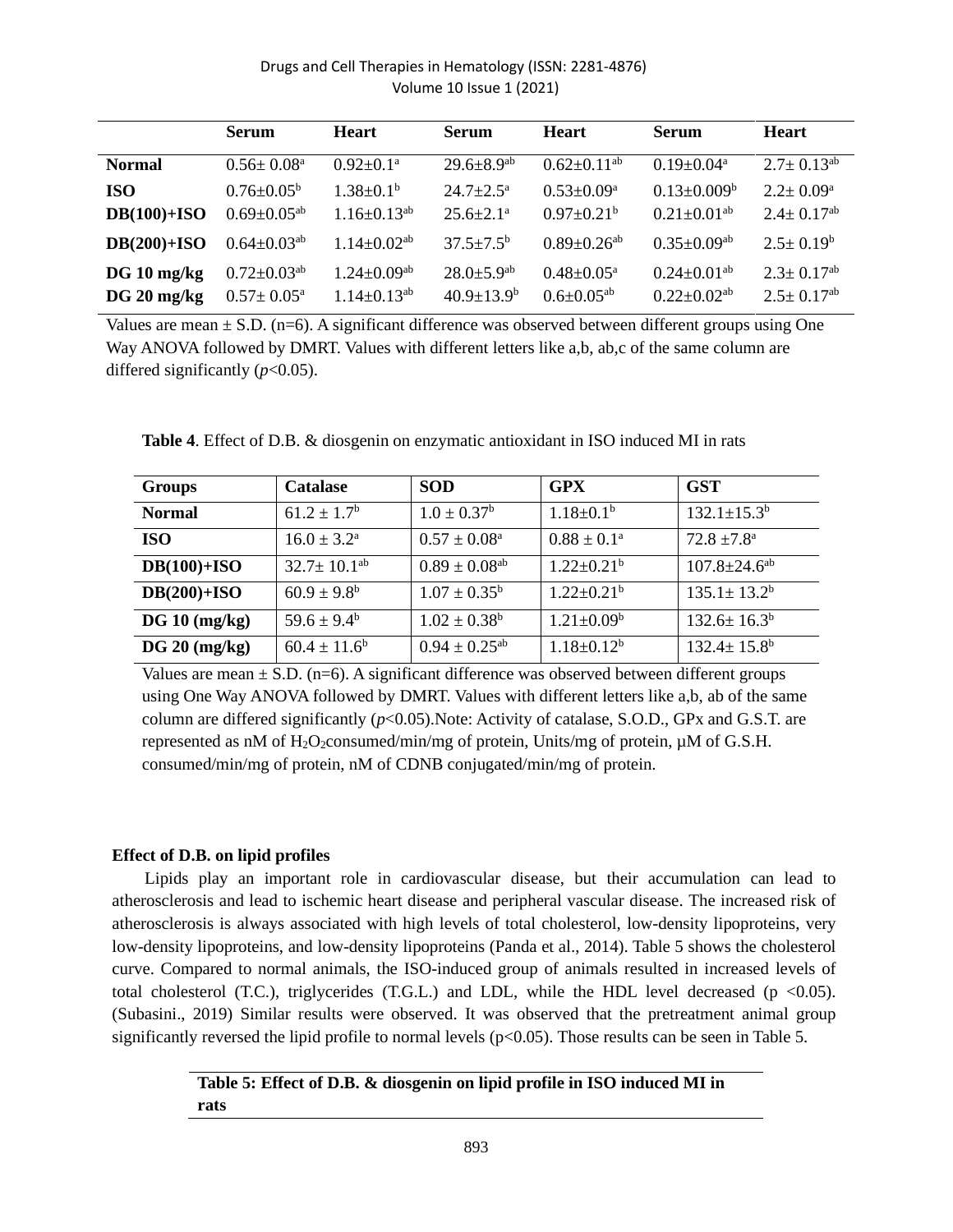| <b>Groups</b> | <b>Cholesterol</b>             | <b>Triacylglycerol</b>   | LDL                           | HDL                          |
|---------------|--------------------------------|--------------------------|-------------------------------|------------------------------|
| <b>Normal</b> | $140.0 \pm 5.2$ <sup>ab</sup>  | $125.9 \pm 11.1^{ab}$    | $107.9 \pm 0.9$ <sup>ab</sup> | $18.3 \pm 3.1$ <sup>bc</sup> |
| <b>ISO</b>    | $143.2 \pm 13.8^b$             | $143.2 \pm 14.7^{\rm b}$ | $117.1 \pm 11.6^b$            | $13.9 \pm 1.3^{\circ}$       |
| $DB(100)+ISO$ | $157.9 \pm 13.1^{\rm b}$       | $142.3 \pm 30.0^b$       | $117.9 \pm 4.1^{\circ}$       | $16.4 \pm 3.0^{\text{abc}}$  |
| $DB(200)+ISO$ | $105.0 \pm 11.7^{\mathrm{a}}$  | $102.1 \pm 12.1^{ab}$    | $76.2 \pm 6.3^{\text{a}}$     | $14.7 \pm 2.3^{ab}$          |
| $DG 10$ mg/kg | $139.0 \pm 10.9$ <sup>ab</sup> | $141.7 \pm 10.5^{\rm b}$ | $111.8 \pm 7.1^{\rm b}$       | $14.2 \pm 2.1^{\text{a}}$    |
| $DG 20$ mg/kg | $127.2 \pm 8.9$ <sup>ab</sup>  | $85.2 + 12.9^{\circ}$    | $88.2 + 3.5^{\circ}$          | $19.4 + 2.8$                 |

Values are mean  $\pm$  S.D. (n=6). A significant difference was observed between different groups using One Way ANOVA followed by DMRT. Values with different letters like a,b,ab,c,d of same column are differ significantly  $(p<0.05)$ .

### **Conclusion**

In conclusion, this study demonstrated that D.B and diosgenin significantly reduced isoprenaline-induced myocardial infarction injury in rats. This effect is related to a reduction in cardiac markers, cholesterol profile, and antioxidant research. However, more research is needed to understand the exact mechanism by which diosgenin inhibits oxidative stress in heart tissue damaged by myocardial infarction. The results of this study indicate that the cholesterol-lowering properties of diosgenin may have the potential to prevent and control cardiovascular disease.

## **Conflict of interest**

The authors declare that there are no conflicts of interest

#### **REFERENCES**

- 1. Ahmed, Z., Chishti, M.Z., Johri, R.K., Bhagat, A., Gupta, K.K., Ram, G., 2009. Antihyperglycemic and antidyslipidemic activity of aqueous extract of Dioscorea *bulbifera* tubers. pp.63-72.
- 2. Ellman, G.L., 1959. Tissue sulfydril groups. Arch BiochemBiophys. 82, 70-71.
- 3. Farvin, K.,H., Anandan,. R, Kumar, S.H., Shiny, K.S., Sankar, T.V., Nair, P.G.. Protective effect of squalene on changes in lipid profile in experimentally induced myocardial infarction in rats. J Med Food. 2006; 9:531–6
- 4. Ghosh, S., Derle, A., Ahire, M., More, P., Jagtap, S., 2013. Phytochemical analysis and free radical scavenging activity of medicinal plants *Gnidiaglauca* and *Dioscorea bulbifera* .PlosOne. 8(12), e82529.
- 5. Kakkar, P., Das, B., Viswanathan, P.N., 1984. A modified spectrophotometric assay of S.O.D. Indian J. Biochem. Biophys. 21, 130–132.
- 6. Karthick M, Prince PS. Preventive effect of rutin, a bioflavonoid on lipid peroxides and antioxidants in isoproterenol-induced myocardial infarction in rats. J Pharm Pharmacol. 2006;58:701–7.
- 7. King, J., 1965a. The dehydrogenase or oxidoreductase. Lactate dehydrogenase. In: Practical Clinical Enzymology. Nostrand Co., London. P 106.
- 8. Kumar, V., Babu, V., Nagarajan, K., Machawal, L., Bajaj, U., 2015. Protective effects of *Centellaasiatica* against isoproterenol-induced myocardial infarction in rats. Biochemical, mitochondrial and histological findings. J. Phytopharmacol. 4, 80–86.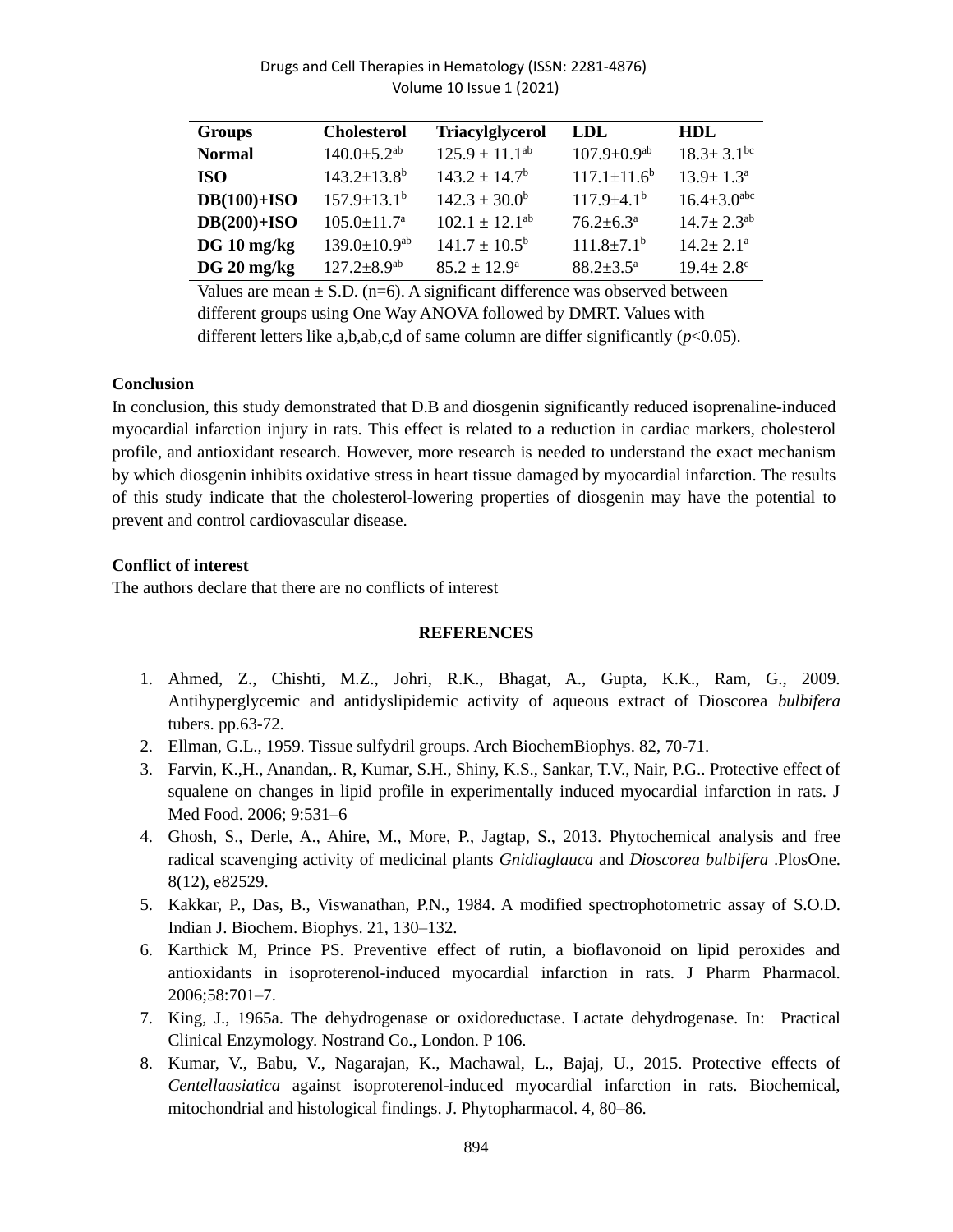- 9. Mohun, and Cook., 1957. Simple methods for measuring serum levels of the glutamate oxaloacetate and glutamic pyruvate transaminase in the routine laboratory. J. Clin. Pathol.10, 337–339.
- 10. Moron, M.S., Depierre, J.W., Mannervik, B., 1979. Levels of glutathione, glutathione reductase and glutathione s-transferase activities in rat lung and liver. Biochim. Biophys. Acta. 582, 67–78.
- 11. Narula, A., Kumar, S., Srivastava, P.S., 2007. Genetic fidelity of in vitro regenerants, encapsulation of shoot tips and high diosgenin content in *Dioscorea bulbifera* L., a potential alternative source of diosgenin. Biotechnol. Lett. 29(4), 623–629.
- 12. Ohkawa, H., Ohishi, N., Yagi, K., 1979. Assay for lipid peroxides in animal tissues by the thiobarbituric acid reaction. Anal. Biochem. 95, 351–358.
- 13. Okinaka, S., Kumagai, H., Ebashi, S.H., 1961. Serum creatine phosphokinase. Activity in progressive muscular dystrophy and neuromuscular diseases. Arch. Neurol. 4, 520-525.
- 14. Rotruck, J.T., Pope, A.L., Ganther, H.E., 1973. Selenium: Biochemical role as a component of glutathione peroxidase. Science. 179, 588–590.
- 15. Saravanan, S., Ramachandran, S., SujaRajapandian, Subasini, U., Victor Rajamanickam, G., Dube,y G.P., 2011. "Anti-Atherogenic Activity of Ethanolic fraction of Terminalia arjuna bark on Hypercholesterolemic rabbits", Evidence-Based Complementary and alternative medicine. 2 doi: 10.1093/ecam/neq003: 1-8.
- 16. Saravanan, S., Ramachandran, S., SujaRajapandian, Subasini, U., Victor Rajamanickam, G., Dube,y G.P., 2011. "Anti-Atherogenic Activity of Ethanolic fraction of Terminalia arjuna bark on Hypercholesterolemic rabbits", Evidence-Based Complementary and alternative medicine., 2 doi: 10.1093/ecam/neq003: 1-8.
- 17. Sathish, V., Ebeneza, K.K., Devak, T., 2003. Synergistic effect of nicorandil and amlodipine on lysosomal hydrolases during experimental myocardial infarction in rats. Biomed. Pharmacol. 57, 309–313.
- 18. Sinha, K.A., 1972. Colourimetric assay of catalase. Anal. Biochem. 47, 389–394.
- 19. Subasini U, Mohamed M. Shabi, Gayathri K, Dhevi R, N.Ramakrishnan, Victor G. Rajamanickam, G.P. Dubey., 2009. Phytochemical evaluation with hypoglycaemic and antioxidant activity of *Tribulus terrestris* Linn. International Journal of Biomedicine. 29 (2): 121- 127
- 20. Subasini Uthirapathy., 2019. Novel Biomarkers of Atherogenic diet-induced dyslipidemia and metabolic syndrome suppressed by Terminalia Arjuna., IJPSR. 10(5): 2528-2536. DOI: 10.13040/IJPSR.0975-8232.10(5).2528-36
- 21. Subasini, U., R., Sundaraganapathy, M.P. Narmadha, Victor G. Rajamanickam, G.P. Dubey. 2009. "Cardio-protective effect of polyherbal formulation in isoproterenol induced cardiotoxicity" International Journal of Pharma Research. 2(3): 75-82.
- 22. Subasini, U., S.,Thenmozhi, S., Mohamed shabi, Sasikala, C., Nina Varghese, Victor Rajamanickam, G., and Dubey, G.P., 2014. Comparative antioxidant evaluation of three Indian cardio-protective medicinal plants in in-vitro studies, International Journal of Integrative Medical Sciences, Int J IntgMed Sci. 1(2):21-29, 2394 – 4137
- 23. Suchalatha, S., Shyamala Devi, C.S., 2004. Protective effect of *Terminalia chebula* against experimental injury induced by Isoproterenol. Ind. J. Exp. Biol. 42, 174-178.
- 24. Vimal, V., Devaki, T., 2004. Linear furanocoumarin protects rat myocardium against lipidperoxidation and membrane damage during experimental myocardial injury. Biomed.